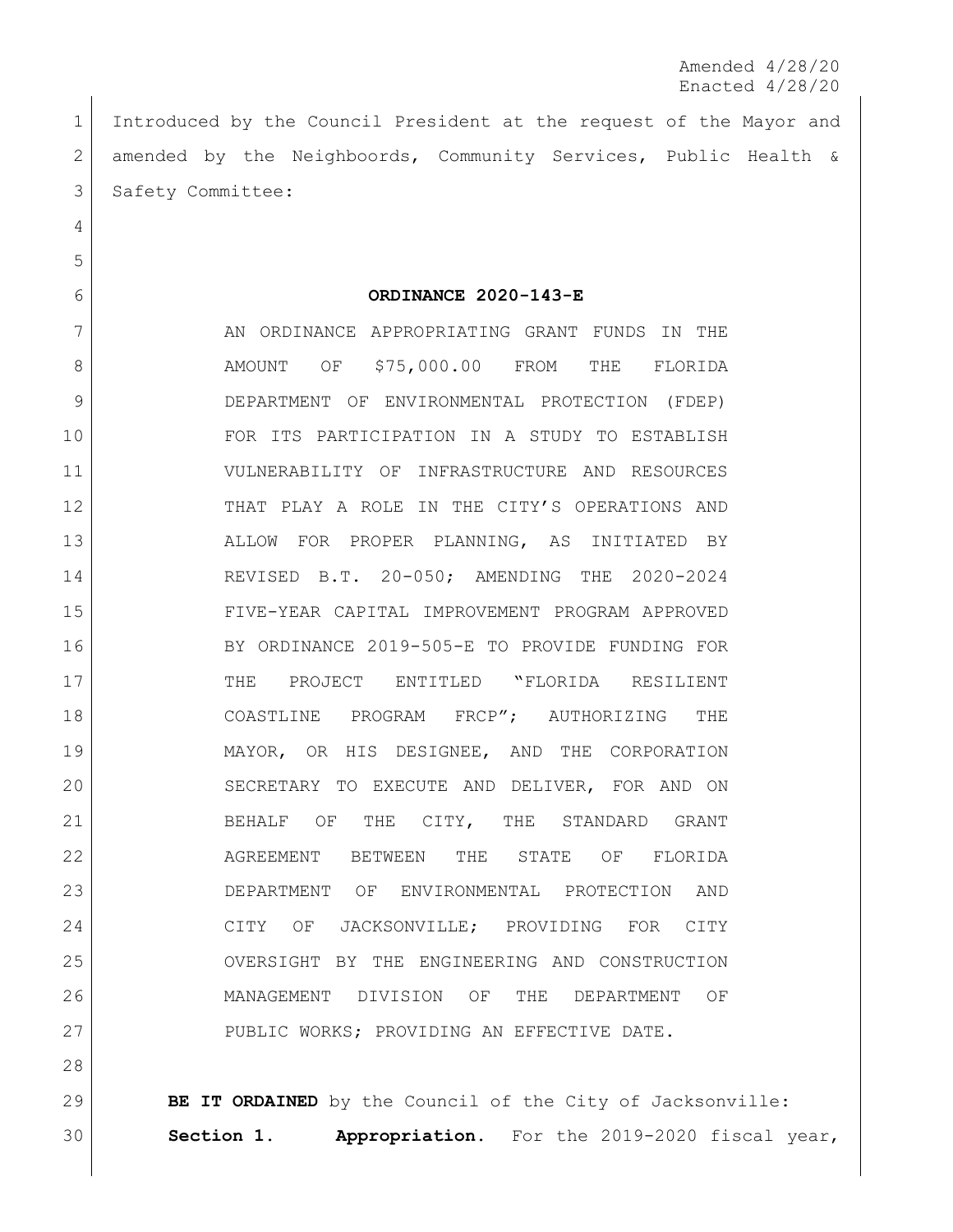Amended 4/28/20

1 within the City's budget, there are hereby appropriated the indicated sum(s) from the account(s) listed in subsection (a) to the account(s) listed in subsection (b): (Revised B.T. 20-050 attached hereto as **Revised Exhibit 1**, labeled as "Revised Exhibit 1, Revised B.T. 20-505, April 20, 2020 – NCSPHS" and incorporated herein by this reference) (a) Appropriated from: 8 See Revised B.T. 20-050 \$75,000.00 9 (b) Appropriated to: See Revised B.T. 20-050 \$75,000.00

12 The funding above comprises grant funds from the Florida Department of Environmental Protection (FDEP) for its participation in a study to establish the vulnerability of infrastructure and resources that play a 16 16 role in the City's operations and allow for proper 17 planning.

(c) Explanation of Appropriation

 **Section 2. Purpose.** The purpose of this legislation is to appropriate grant funds from FDEP for its participation in a study to identify critical City infrastructure and natural resource communities which may be susceptible to increased levels of precipitation and increasing changes in sea level or tidal surge 23 and to provide resiliency information on the more severe storms, 24 | larger tidal events, and resulting impacts.

 **Section 3. CIP Amendment.** Ordinance 2019-505-E, being the 2020-2024 Five-Year Capital Improvement Program for the City and certain of its independent agencies, is hereby amended to use grant funds for the project entitled "Florida Resilient Coastline Program FRCP." The project is more fully described in the Project Information Sheet, attached hereto as **Revised Exhibit 2**, labeled as "Revised Exhibit 2, Revised CIP, April 20, 2020 – NCSPHS" and